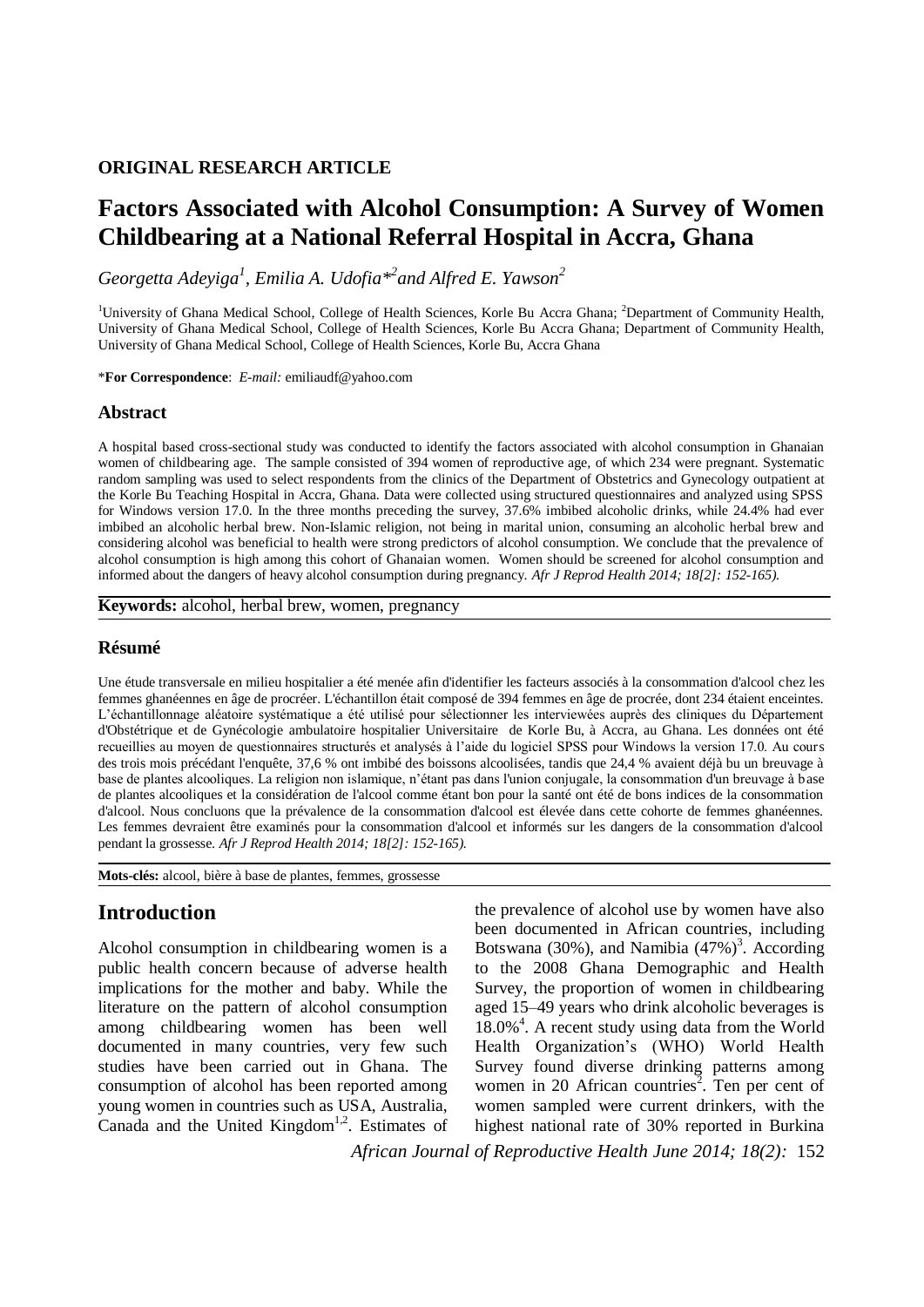Faso<sup>2</sup>. The proportion of female heavy drinkers varied between 4% in Ghana to 41% in Chad. Chad also had the highest proportion of risky single occasional drinkers of  $58\%$ <sup>2</sup>. In about half of the countries, increasing age was associated with increased likelihood of being a current drinker. In low and middle income countries which includes most African countries, factors associated with alcohol use among women include being single, higher socioeconomic status and higher levels of education<sup>2</sup>. Other factors are those that promote an enabling environment for alcohol consumption, which include minimal regulation of alcohol companies resulting in increased availability and distribution of alcoholic beverages, undue influences on national alcohol policies and high levels of social tolerance towards female drinking<sup>2</sup>.

Research shows that alcohol consumption during pregnancy is higher among African women compared to other parts of the world<sup>5</sup>. The amount of alcohol that is safe for the fetus has not been determined<sup>5,6,7</sup>. Damage to the fetus is more likely to occur with high amounts of alcohol and of particular risk is the pattern of drinking in which high amounts of alcoholic  $(\geq 5$  drinks) are consumed on one occasion referred to as binge drinking<sup>8, 9</sup>. Patterns of heavy drinking including episodic binge drinking and regular high consumption have been reported in African women. Examples include 38% and 20% of current female drinkers who drink heavily in Nigeria and Uganda respectively<sup>2</sup>. In a national study conducted in South Africa, 17% of women aged 15 years or older were current drinkers and among these, the prevalence of harmful or hazardous drinking was  $17\%$ <sup>10</sup>. Hazardous drinking is a pattern of alcohol consumption that places an individual at risk of adverse health events whereas harmful drinking involves a pattern that results in adverse events<sup>10</sup>. The relationship between alcohol consumption and risk is one of dose response and not one in which there is a threshold of consumption over which damage to the fetus  $occurs<sup>6,8</sup>$ . Also, not all children exposed to alcohol during pregnancy will be affected or are affected to the same degree. The level of harm is related to the amount of alcohol

consumed, and the frequency and timing of  $exposure^{2,6,8}.$ 

Irrespective of the level of consumption, alcohol intake during pregnancy can cause a wide range of physical and neuro-developmental conditions in the unborn child known as the Fetal Alcohol Spectrum Disorders (FASD), the most popular among these being the Fetal Alcohol Syndrome  $(FAS)^{1,6,7}$ . FAS is characterized by specific facial features, prenatal and postnatal growth retardation, and central nervous system structural or functional abnormalities<sup>1,5</sup>. It has been estimated that for every child born with FAS, there are three children who may not present with all the features of the syndrome but suffer some neurobehavioural deficit<sup>7,9</sup>. Alcohol consumption in pregnancy has also been associated with miscarriage, preterm birth, still birth and low birth weight $1,6,7,11$ . However, many women do not recognize pregnancy until the fourth to sixth week of gestation. Consequently, unintended fetal alcohol exposure during the peri-conceptional period or during early pregnancy is common<sup>1</sup>. Binge drinking may contribute to slight intellectual deficiency in childhood<sup>7,11</sup> and fetal alcohol exposure has been associated with an increased risk of developing early and late onset of alcohol disorders in early adulthood<sup>2,8</sup>. Binge drinking tends to pose a greater risk of harm to the fetus than drinking a comparable amount over a longer period because of the peak blood alcohol concentration which is a major factor<sup>7,11</sup>. Alcohol also poses a substantial health risk to the mother through substance dependence, depression, liver cirrhosis, diabetes, breast cancer and HIV infection<sup>2,3,12</sup>.

Alcohol consumption during or outside pregnancy is a modifiable risk factor. In order to design effective health promotion strategies to reduce alcohol consumption in the periconceptional period and during pregnancy, it is pertinent to understand the potential factors which influence alcohol consumption in childbearing women. This study was conducted among childbearing women in a national referral hospital obstetric and gynecologic outpatient facility in Accra, Ghana, to identify the factors associated with alcohol consumption and to determine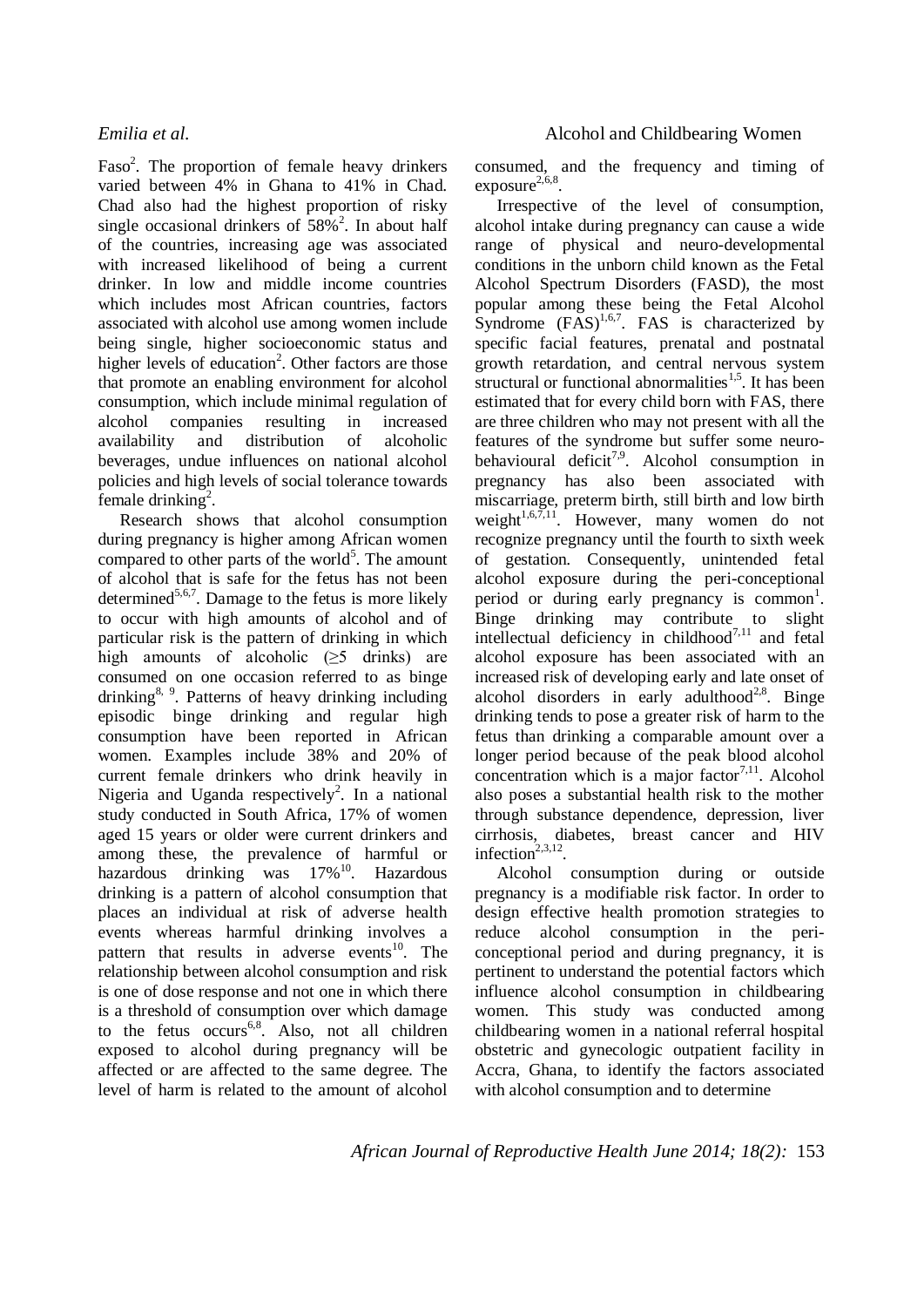whether these factors differ by pregnancy status.

# **Methods**

## *Study design and site*

This was a cross sectional study conducted between August and September, 2011 at the Obstetrics and Gynecology Department of the Korle-Bu Teaching Hospital (KBTH). The hospital is located in Korle Gonno, a suburb of Accra, the capital city of Ghana. It is the oldest of the three referral hospitals in Ghana. The hospital has a workforce of over 4000, 17 clinical departments and several other units. It has a bed capacity of 2000. In 2010, a total of 357,086 patients were seen through the outpatient departments with an average daily out-patient attendance of 1500 and an average daily admission of 150 patients $^{13}$ . Interviews were conducted at the Obstetrics and Gynecological Outpatients department where an average of 190 patients is seen daily, comprising 113 obstetric patients and 77 gynecologic patients.

## *Study subjects*

Study subjects comprised pregnant women attending the Obstetrics Outpatient Department (OOPD) and non-pregnant women attending the Gynecological Outpatients Department (GOPD), all aged 15 to 49 years. Females below the age of 15 and above 49 years, those who were critically ill or required emergency care and those who declined consent to participate in the study were excluded.

# *Sampling*

A sample size of 394 was obtained using the formula  $N = Z^2Pq/d^2$  where  $N =$  minimum sample size, Z =standard normal deviate at the level at 95% confidence level, P = proportion of childbearing women who consumed alcohol once in the past seven days based on the  $2008$  GDHS<sup>4</sup>,  $q = (1 - P)$ ,  $d = level of precision at 5\%^{14}$ , and allowing for a non-response rate of 10%. By proportional allocation, based on the daily attendance at the Obstetrics and Gynecology outpatient clinics respectively, the number of women required to participate from the OOPD and

# *Emilia et al.* Alcohol and Childbearing Women

GOPD were 234 and 160 respectively. Systematic sampling was used to select the study participants, with the starting point obtained by simple ballot based on the respective sampling intervals of 1:19 for Obstetrics and 1:22 for Gynecology. Folders of the patients attending the clinics each day are collected and arranged for them to see the doctors. These were numbered serially and a systematic random sampling used to select the folders of patients till the required number of respondents was reached for the day. All patients whose folders were selected and were willing to participate were interviewed by the first author after having been seen by the doctors. Interviews were conducted at the records unit of each department which ensured privacy of interviews and avoided health workers' interference.

## *Data collection and analysis*

A pre-tested, structured questionnaire adapted from a previous study<sup>1</sup> and modified to reflect the local context was used for the study. It was divided into the following sections: sociodemographic characteristics, alcohol consumption status, knowledge about the general effects of alcohol, knowledge about the effects of alcohol in pregnancy and attitude towards alcohol consumption in pregnancy.

The dependent variable was alcohol consumption. Independent variables were sociodemographic factors (age, marital status, educational status, occupation, ethnicity, religion and number of children), pregnancy status, knowledge, attitude and risk of drinking. Adequate knowledge about general effects of alcohol consumption on an individual was assumed if an individual mentioned ≥4 effects of alcohol, those who mentioned 2-3 effects were assumed to have fair knowledge while those who mentioned 0 - 1 effect were assumed to have poor knowledge. The same pattern of scoring was applied to knowledge of effects of maternal alcohol on the child. No options were provided for general effects of alcohol on an individual to prompt spontaneity. Options provided for effects of alcohol on a child were: Fetal Alcohol Syndrome, low birth weight, low IQ, mental retardation, delayed development, learning disabilities, behavioural problems and attention deficit disorder.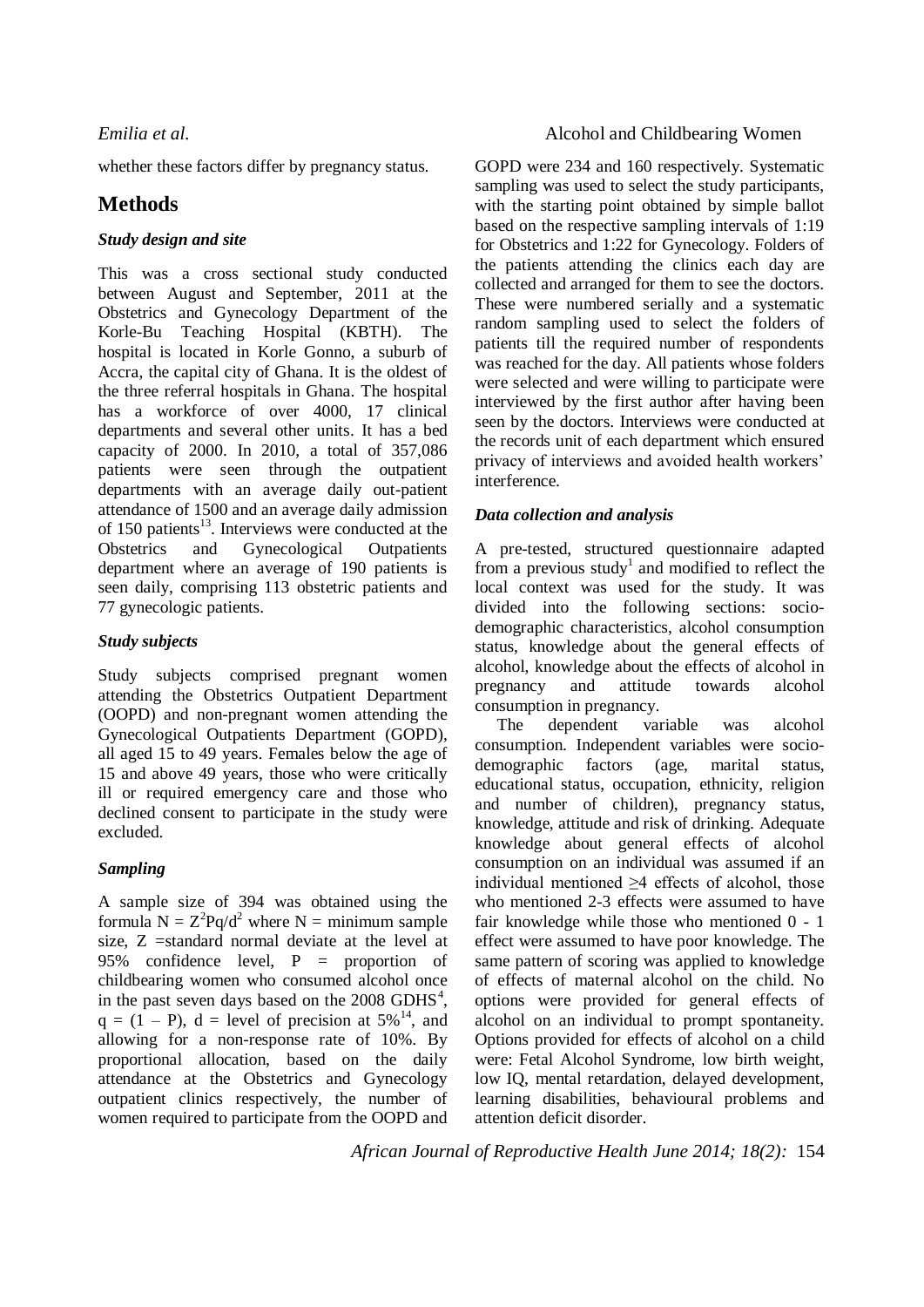The attitude of women towards maternal alcohol consumption was determined by reactions to statements regarding awareness of effects on the fetus and childhood, quantities of alcohol consumed, individual and social acceptance of maternal alcohol consumption. The attitude was regarded as negative if they indicated they were concerned, disappointed, upset or angry. It was regarded as positive if they indicated they were comfortable or not bothered. Since most women drink during events, both the type and number of events attended in a month were determined. The risk of drinking was regarded as high if the individual attended ≥4 occasions in a month, moderate if she attended 2 -3 occasions in a month and minimal if she attended 0 - 1 occasions in a month. The units of alcohol consumed in each drink were equivalent to 1 unit if one shot of spirit, one glass of wine or one small bottle of beer was consumed, while one large bottle of beer was equivalent to two units of alcohol $15$ .

Data were validated and analyzed using SPSS for Windows version 17.0. Quantitative variables were summarized using range, mean and standard deviation. Categorical variables were presented as simple frequencies and percentages. Chi-square test was used for evaluating the association between categorical variables and statistical significance assumed at p<0.05. Significant variables were subjected to bivariate and multivariate analysis using binary logistic regression. Crude and adjusted odd's ratio (OR) were computed with 95% confidence intervals (95%CI).

### *Ethical Considerations*

Ethical approval was obtained from the ethical and protocol review committee of the University of Ghana Medical School. Individual informed consent was obtained from all respondents after all clarifications regarding the study had been made.

# **Results**

### *Socio-demographic Characteristics*

The socio-demographic characteristics of the women are presented in Table 1. A total of 394 women participated in the study. The mean and standard deviation for age was 30.4 +/-8 years.

### *Emilia et al.* Alcohol and Childbearing Women

**Table 1:** Socio-demographic characteristics of childbearing women attending the Obstetric and Gynaecological outpatient Clinics at a National Referral Hospital, Accra, Ghana,  $(n = 394)$ .

| Characteristics              | Number $(\% )$ n = 394 |
|------------------------------|------------------------|
| Age (years)                  |                        |
| $<$ 20                       | 34(8.6)                |
| 20-29                        | 163(41.4)              |
| 30-39                        | 138(35.1)              |
| 40-49                        | 59(14.9)               |
| <b>Marital status</b>        |                        |
| Never married                | 119(30.2)              |
| Married                      | 207(52.5)              |
| Divorced/separated/widow     | 35(8.8)                |
| Cohabiting                   | 33(8.4)                |
| <b>Religion</b>              |                        |
| Christian                    | 264(67.0)              |
| Moslem                       | 85(21.6)               |
| African traditional religion | 26(6.6)                |
| Others                       | 4(1.0)                 |
| <b>Ethnicity</b>             |                        |
| Ga                           | 90(22.8)               |
| Akan                         | 108(27.4)              |
| Ewe                          | 78(19.8)               |
| Northerner                   | 80(20.3)               |
| Others $*$                   | 38(9.6)                |
| <b>Educational status</b>    |                        |
| Non-formal                   | 31(7.9)                |
| Primary                      | 45(11.4)               |
| Secondary                    | 191(48.4)              |
| Post secondary               | 122(31.0)              |
| Others (Islamic)             | 5(1.3)                 |
| Occupation                   |                        |
| Trading                      | 67(17.0)               |
| Services/artisanship         | 79(20.1)               |
| Government employee          | 62(15.7)               |
| Farmer/fishmonger            | 23(5.8)                |
| Homemaker/unemployed         | 91(23.1)               |
| Student                      | 61(15.5)               |
| Others                       | 11(2.8)                |
| <b>Parity</b>                |                        |
| Nulliparous                  | 132(33.5)              |
| Multiparous                  | 262(66.5)              |
| <b>Pregnancy status</b>      |                        |
| Pregnant                     | 234(59.4)              |
| Non-pregnant                 | 160(40.6)              |

*\*Others = Ga, Ewe, Northerner, Hausa, Non-Ghanaians*

The ages of the women ranged from 15 to 49 years and the modal age group was 20-29 years (41.4%). The major ethnic groups were Akan 108 (27.4%) and Ga 90 (22.8%). The predominant religion was Christianity 264 (67.0%). One hundred and ninety one women had completed secondary education (20.8%) while 122 (31.0%) had post secondary education. Two hundred and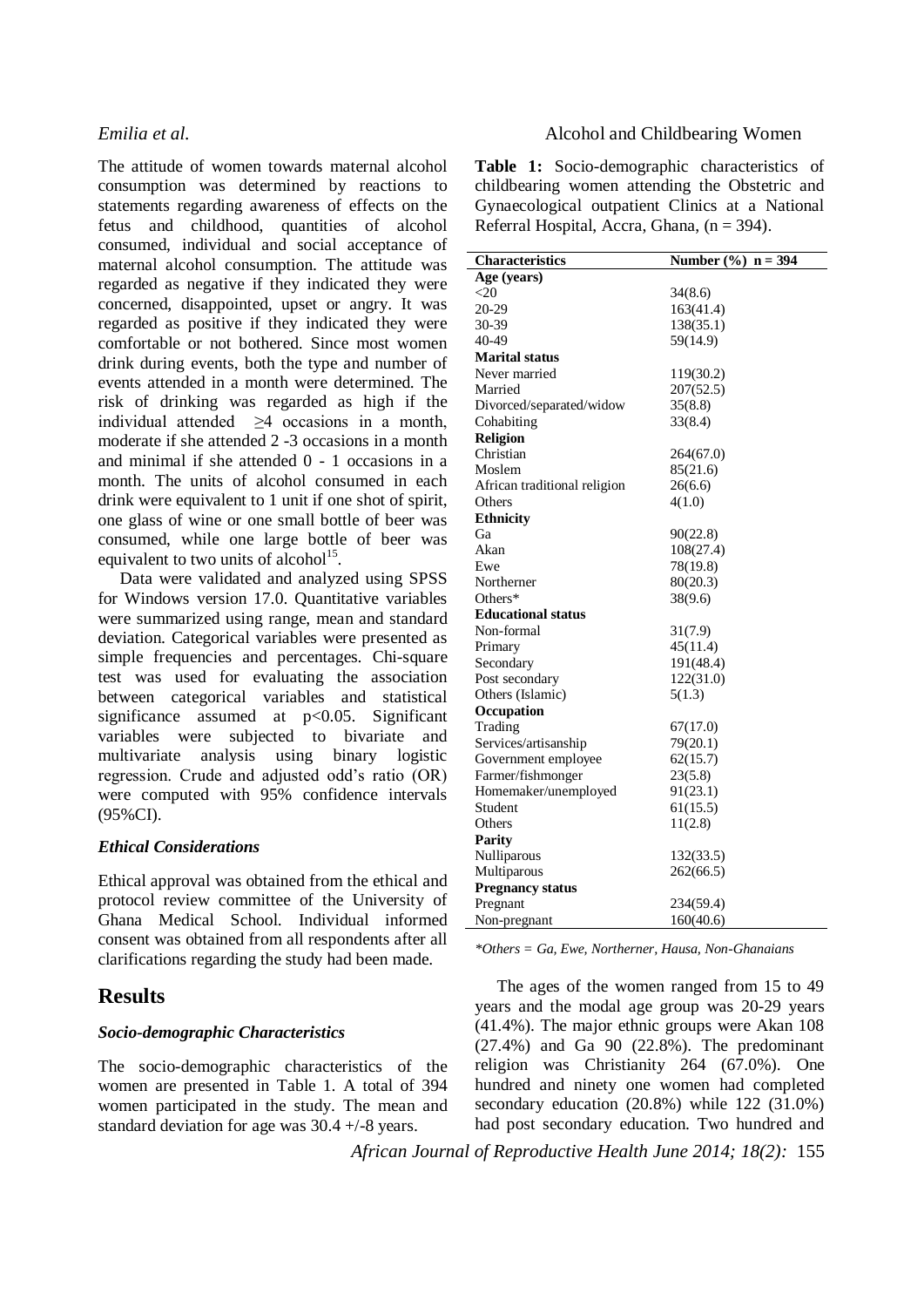seven (52.5%) women were married; 119 (30.2%) were single; while 35 (8.8%) were divorced, separated or widowed. Most women were homemakers 91 (23.1%), while 79 (20.1%) engaged in various services and 67 (17.0%) were traders. Among all respondents in the sample, 234 (59.4%) were pregnant at the time of the interview and 160 (40.6%) were nulliparous.

### *Alcohol Consumption*

Table 2 presents the pattern of alcohol consumption by the women. One hundred and forty eight (37.6%) women acknowledged drinking some alcohol in the three months preceding the survey. The main brand of alcohol was beer or stout 143 (36.3%). One hundred and forty eight women did not consume alcohol, while 143 (36.3%) women consumed  $\leq$  5 units a week. One hundred and six (26.9%) women drank alcohol prompted by occasions or events while 51 (12.9%) drank alcohol daily. Since most women drank during events, both the type and number of events attended in a month were determined. More than half of the women attended certain events at least once a month: naming ceremony 207(52.5%), wedding 231 (58.6%) and funeral 208 (52.8%). Based on the sum of events attended per month, one third (131) of the women had little risk of alcohol consumption while two thirds (263) had moderate to high risk of alcohol consumption.

Alcohol consumption in the first trimester was acknowledged by 76 (19.3%) of all respondents and 32.5% of the 234 pregnant women. When asked if they had ever become pregnant a few weeks/months after binging on alcohol, 85 (21.6%) women acknowledged this. Excluding a quarter of the women who were not sure if they had ever taken any local herbal brews containing alcoholic spirits, 96 (24.4%) women admitted that they had taken a herbal brew at some time and it was mainly for abdominal problems (6.3%), fever (4.1%) and gynecological conditions (3.6%) (Not shown). Among all respondents, 74 (18.8%) women had ever taken a herbal brew during pregnancy while 59 women (25% of those pregnant) had taken an alcoholic herbal brew in the current pregnancy.

**Table 2:** Selected characteristics of alcohol consumption among childbearing women

### *Emilia et al.* Alcohol and Childbearing Women

attending the Obstetric and Gynaecological outpatient clinics at a National Referral Hospital, Accra, Ghana,  $(n = 394)$ 

| <b>Characteristics</b>                                    | Number $(\% ) n = 394$ |  |  |  |
|-----------------------------------------------------------|------------------------|--|--|--|
| Alcohol consumption status (in the last 3 months)         |                        |  |  |  |
| No alcoholic drink                                        | 246(62.4)              |  |  |  |
| Had an alcoholic drink                                    | 148(37.6)              |  |  |  |
| Type of alcoholic drink consumed                          |                        |  |  |  |
| Beer/stout                                                | 143(36.3)              |  |  |  |
| Illicit gin (akpeteshie)                                  | 58(14.7)               |  |  |  |
| Wine                                                      | 33(8.4)                |  |  |  |
| Others                                                    | 12(3.0)                |  |  |  |
| Never drank at anytime                                    | 148(37.6)              |  |  |  |
| Quantity of alcohol consumed at any time (units/week)     |                        |  |  |  |
| <5                                                        | 143(36.3)              |  |  |  |
| $6 - 15$                                                  | 90(22.8)               |  |  |  |
| >15                                                       | 12(3.1)                |  |  |  |
| Never drank at anytime                                    | 149(37.8)              |  |  |  |
| Frequency of alcohol consumption consumed at any time     |                        |  |  |  |
| Daily                                                     | 51(12.9)               |  |  |  |
| 1-3 times/week                                            | 79(20.1)               |  |  |  |
| Monthly                                                   | 10(2.5)                |  |  |  |
| Occasions/events                                          | 106(26.9)              |  |  |  |
| Never drank at anytime                                    | 148(37.6)              |  |  |  |
| Risk of alcohol consumption*                              |                        |  |  |  |
| Minimal risk                                              | 131(33.3)              |  |  |  |
| Moderate risk                                             | 77(19.5)               |  |  |  |
| High risk                                                 | 186(47.2)              |  |  |  |
| Number attending specific events at least once a month**  |                        |  |  |  |
| Naming ceremony                                           | 207(52.5)              |  |  |  |
| Wedding                                                   | 231(58.6)              |  |  |  |
| Funeral                                                   | 208(52.8)              |  |  |  |
| Cultural festival                                         | 56(14.2)               |  |  |  |
| Became pregnant < 3 months after binge drinking           |                        |  |  |  |
| Yes                                                       | 85(21.6)               |  |  |  |
| No                                                        | 309(78.4)              |  |  |  |
| Consumption of alcoholic drinks in the first trimester of |                        |  |  |  |
| pregnancy                                                 |                        |  |  |  |
| Yes                                                       | 76(19.3)               |  |  |  |
| No                                                        | 158(40.1)              |  |  |  |
| Non-pregnant                                              | 160(40.6)              |  |  |  |
| Ever consumed herbal brew containing alcoholic spirits    |                        |  |  |  |
| Yes                                                       | 96(24.4)               |  |  |  |
| No                                                        | 201(51.0)              |  |  |  |
| Not sure/Don't know                                       | 97(24.6)               |  |  |  |
| Ever consumed alcoholic herbal brew during any            |                        |  |  |  |
| pregnancy                                                 |                        |  |  |  |
| Yes                                                       | 74(18.8)               |  |  |  |
| No                                                        | 320(81.2)              |  |  |  |
| Consumption of alcoholic herbal brew in index pregnancy   |                        |  |  |  |
| Yes                                                       | 59(15.0)               |  |  |  |
| No                                                        | 175(44.4)              |  |  |  |
| Not pregnant                                              | 160(40.6)              |  |  |  |

*\* Based on the number of events attended in a month: Minimal risk = attended <2 events/month, moderate risk = Attended 2-3 events/month, high risk = attended ≥4 events/month; \*\*Multiple responses present (yes only)*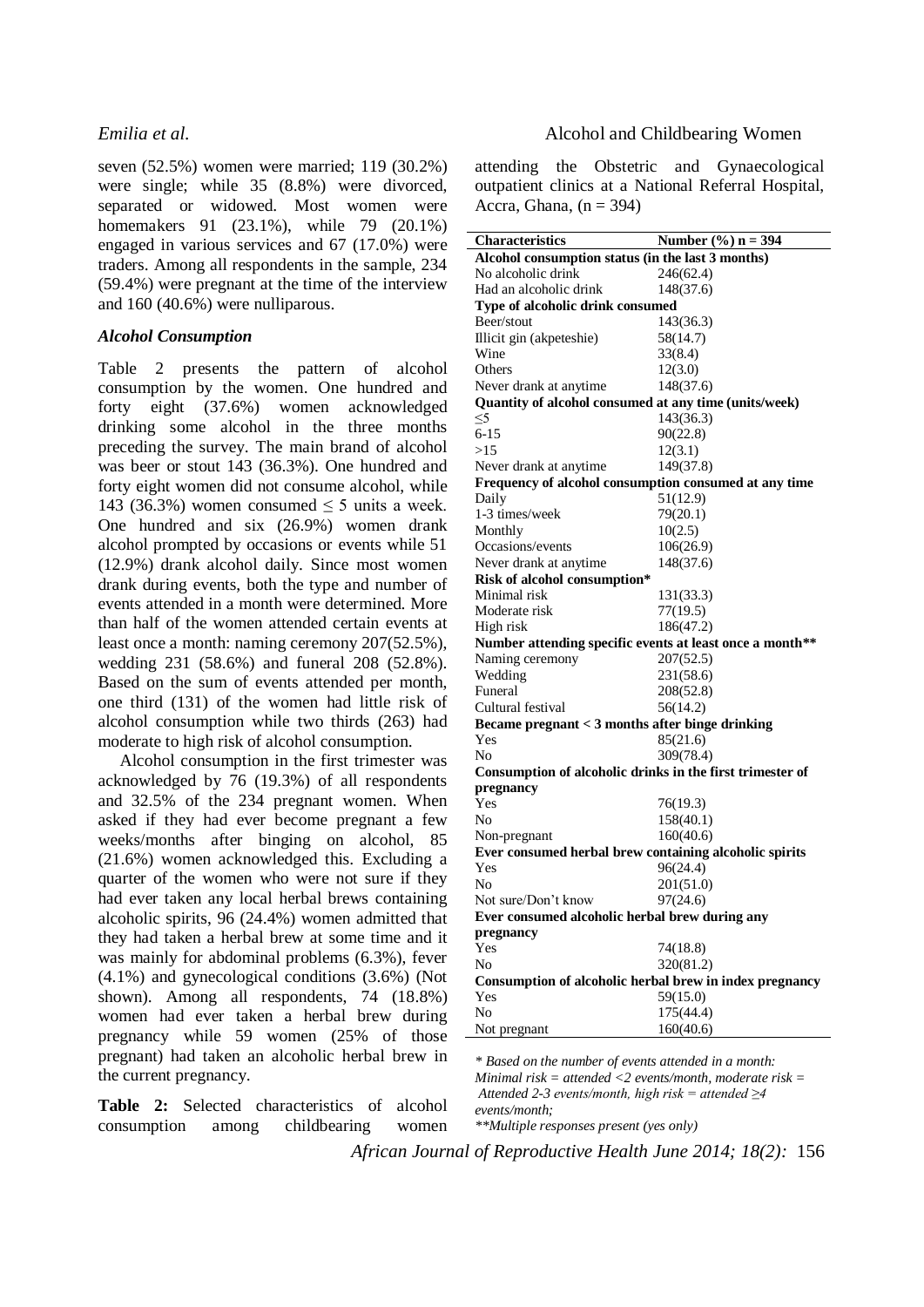### *Knowledge about effects of alcohol*

In Table 3, a total of 239 (60.7%) admitted they knew some general effects of alcohol on human health. While 325 (82.5%) women acknowledge that the effects of alcohol consumption were mostly harmful, 64 (16.2%) women felt there were beneficial effects of alcohol such as protecting the heart (6.9%). Not shown majority (54.8%) of the women was rated as having poor knowledge and only 5 (1.3%) women were rated as having adequate knowledge. One hundred and thirty (33.0%) women felt alcoholic herbal brews are beneficial to human health and gave the following as major reasons: useful for managing fever 26 (6.6%), abdominal problems 23 (5.8%) and gynecological problems 21(5.3%) (Not shown).

Regarding knowledge about effects of maternal alcohol consumption shown in Table 4, 152 (38.6%) women felt that a baby born of a woman who drinks alcohol regularly was different from any other baby while 153 (38.8%) were not sure. Only 7 (1.8%) women could adequately describe the differences.

**Table 3:** Knowledge about the effects of alcohol among childbearing women attending the Obstetric and Gynaecological outpatient clinics at a National Referral Hospital, Accra, Ghana, (n = 394)

| Variable                                              | Number $(\% )$ |  |  |
|-------------------------------------------------------|----------------|--|--|
| Knew about effects of alcohol on health               |                |  |  |
| Yes                                                   | 239(60.7)      |  |  |
| No                                                    | 155(39.3)      |  |  |
| Knowledge status regarding the effects of alcohol on  |                |  |  |
| health                                                |                |  |  |
| Adequate                                              | 5(1.3)         |  |  |
| Fair                                                  | 20(5.1)        |  |  |
| Poor                                                  | 216(54.8)      |  |  |
| None                                                  | 153(38.8)      |  |  |
| Considered alcohol had a beneficial effect on health  |                |  |  |
| Yes                                                   | 64(16.2)       |  |  |
| Nο                                                    | 325(82.5)      |  |  |
| Not applicable                                        | 5(1.3)         |  |  |
| Considered alcohol was harmful during pregnancy       |                |  |  |
| Yes                                                   | 216(54.8)      |  |  |
| No                                                    | 18(4.6)        |  |  |
| Not applicable                                        | 160(40.6)      |  |  |
| Considers alcoholic herbal brews beneficial to health |                |  |  |
| Yes                                                   | 130(33.0)      |  |  |
| No                                                    | 264(67.0)      |  |  |

## *Emilia et al.* Alcohol and Childbearing Women

**Table 4:** Knowledge of health effects of maternal alcohol consumption reported among childbearing women attending the Obstetrics and Gynaecology outpatient clinics at a National Referral Hospital, Accra, Ghana,  $(n = 394)$ 

| Variable                                                                | Number (%) |  |  |
|-------------------------------------------------------------------------|------------|--|--|
| Can maternal alcohol consumption affect the unborn<br>child?            |            |  |  |
| Yes                                                                     | 159(40.4)  |  |  |
| No                                                                      | 235(59.6)  |  |  |
| Is a baby born to a woman who drinks alcohol regularly                  |            |  |  |
| different from any other baby?                                          |            |  |  |
| Yes                                                                     | 152(38.6)  |  |  |
| No                                                                      | 89(22.6)   |  |  |
| Don't know                                                              | 153(38.8)  |  |  |
| Effects of maternal alcohol consumption known to                        |            |  |  |
| respondents                                                             |            |  |  |
| Low birth weight                                                        | 71(18.0)   |  |  |
| Mental retardation                                                      | 37(9.4)    |  |  |
| Fetal Alcohol Syndrome                                                  | 18(4.6)    |  |  |
| Low intelligence quotient                                               | 30(7.6)    |  |  |
| Delayed development                                                     | 30(7.6)    |  |  |
| Learning disabilities                                                   | 23(5.8)    |  |  |
| Behavioural problems                                                    | 12(3)      |  |  |
| Attention deficit                                                       | 6(1.5)     |  |  |
| Knowledge status regarding effects of maternal alcohol                  |            |  |  |
| consumption on the baby or child                                        |            |  |  |
| Adequate                                                                | 7(1.8)     |  |  |
| Fair                                                                    | 34(8.6)    |  |  |
| Poor                                                                    | 119(30.2)  |  |  |
| Did not know                                                            | 234(59.4)  |  |  |
| How did you know that maternal alcohol consumption                      |            |  |  |
| contributes to these conditions?                                        |            |  |  |
| Observation and comparison                                              | 55(14.0)   |  |  |
| Media                                                                   | 36(9.1)    |  |  |
| Health worker                                                           | 31(7.9)    |  |  |
| Family                                                                  | 19(4.8)    |  |  |
| Peers/Neighbour                                                         | 9(2.3)     |  |  |
| Others                                                                  | 10(2.5)    |  |  |
| Did not know                                                            | 234(59.4)  |  |  |
| Noticed any of these problems within your family?<br>$Yes*$<br>48(12.2) |            |  |  |
| Noticed any of these problems within your community?                    |            |  |  |
| $Yes*$                                                                  | 92(23.4)   |  |  |
|                                                                         |            |  |  |

\*Yes responses only

One hundred and fifty nine (40.4%) women had heard about any effects of maternal alcohol consumption on the unborn child, but generally few women could describe specific disorders. The effect that was most described was low birth weight by 71 (18.0%) women followed by mental retardation by 37 (9.4%) women. The least described effect was attention deficit disorder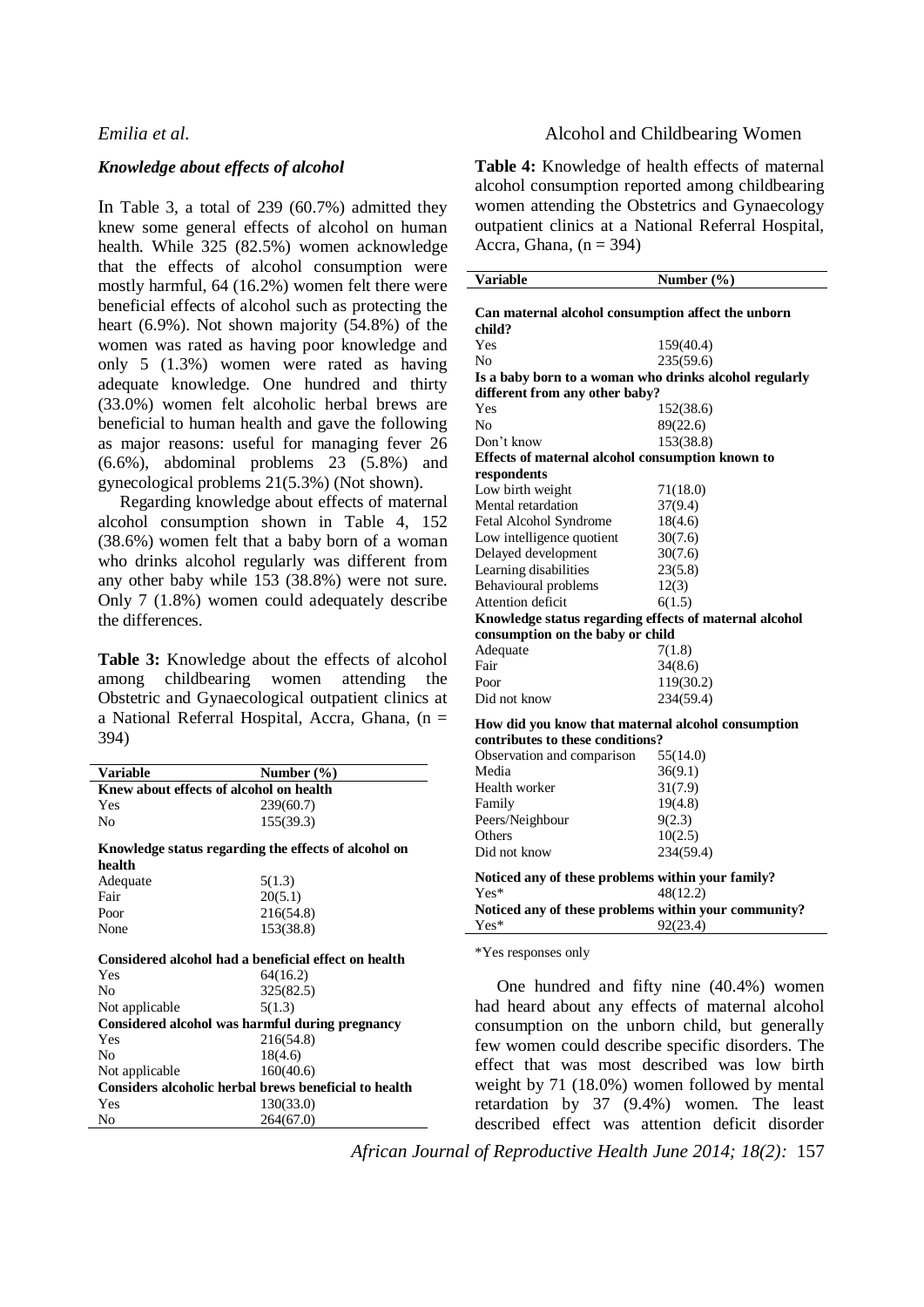which was mentioned by only 6 (1.5%) women. Overall, 7 (1.8%) women or 4.4% of those who knew effects of alcohol consumption during pregnancy on the child had adequate knowledge. Regarding the sources of knowledge about the various conditions in children attributed to maternal alcohol consumption in pregnancy, individual observation and comparison with other children ranked highest; indicated by 55 (14.0%) women. This was followed by the media 36 (9.1%) and health workers 31 (7.9%) women. Forty eight (12.2%) women had observed some of the conditions described occurring in the family and 92 (23.4%) observed them among children within their communities. When asked, the main reasons provided for what would make a pregnant woman drink alcohol regularly included inability to break an existing drinking habit (28.9%) and to relieve the pregnancy symptoms (24.6%). Demonic possession (7.1%) was the least mentioned reason.

### *Attitudes towards alcohol consumption in pregnancy*

The majority of the women expressed strong disagreement with these statements: that it is permissible for a pregnant woman to be intoxicated (68.3%); that pregnant women should drink alcohol (63.2%); and that maternal alcohol consumption cannot affect the unborn child (55.1%). In addition, majority disagreed that women can drink more than 3-4 units of alcohol per day  $(41.4\%)$ , that women should drink  $\langle 14 \rangle$ units of alcohol per week because the level of maternal alcohol consumption does not affect the degree to which the child is harmed (40.4%).

Most women expressed ambivalence or disagreement about maternal alcohol consumption resulting in lifelong disabilities (57.3%), members of the community being unconcerned (54.1%) and women not being aware of effects of alcohol in pregnancy (51.6%). However, data from the survey that showed majority of the women had a negative attitude towards maternal alcohol consumption as observing a pregnant woman drink alcohol made them feel concerned (31.5%) or angry (24.1%). The intensity of feelings were high

## *Emilia et al.* Alcohol and Childbearing Women

(rated 4-5) for 244 (61.9%) women.

### *Factors of associated with alcohol consumption in childbearing women*

Results of bivariate analysis are presented in Table 5. Religion, educational status, marital status, occupational status, risk of alcohol consumption, having ever consumed an alcoholic herbal brew and considering alcohol as beneficial was associated with consumption alcoholic drinks in the three months preceding the survey. Of these, religion (OR 2.64, 95% CI 1.46-4.79), marital status (OR 1.69, 95% CI 1.08-2.63), having ever consumed an alcoholic herbal brew (OR 1.90, 95% CI 1.13-3.21) and having considered alcohol as beneficial (OR 2.41, 95% CI 1.32-4.41) emerged significant from the multivariate model. Not shown the only significant factor which differed by pregnancy status was marital status ( $x^2 = 20.54$ , DF=1,  $p<0.001$ ). However, pregnancy status as a factor was eliminated in the bivariate analysis.

Table 6 shows that women who had ever consumed an alcoholic herbal brew tended to be multiparous, of Akan ethnic group, had consumed an alcoholic herbal brew during any pregnancy, considered alcohol as beneficial to health, and consumed alcohol in the three months preceding the survey. They tended to have a high risk of alcohol consumption based on number of events attended per month and noticed alcohol-related disorders among children in the family. In the multivariate model, three factors were significant: high risk of alcohol consumption (OR 9.79, 95% CI 4.24-22.62), having consumed an alcoholic herbal brew during pregnancy (OR 7.31, 95% CI 3.27-16.34), and having considered alcohol as beneficial to health (OR 3.07, 95% CI 1.44-6.53).

Of the four factors associated with imbibing alcoholic herbal brews during any pregnancy: ever having imbibed an alcoholic brew (OR 3.79, 95% CI 2.19-6.57), a positive attitude (favorably disposed) towards maternal alcohol consumption (OR 2.11, 95% CI 1.08-4.12), lack of awareness of effects of maternal alcohol consumption on the unborn child (OR 2.08, 95% CI 1.15-3.76) remained significant. Parity was eliminated in the multivariate model.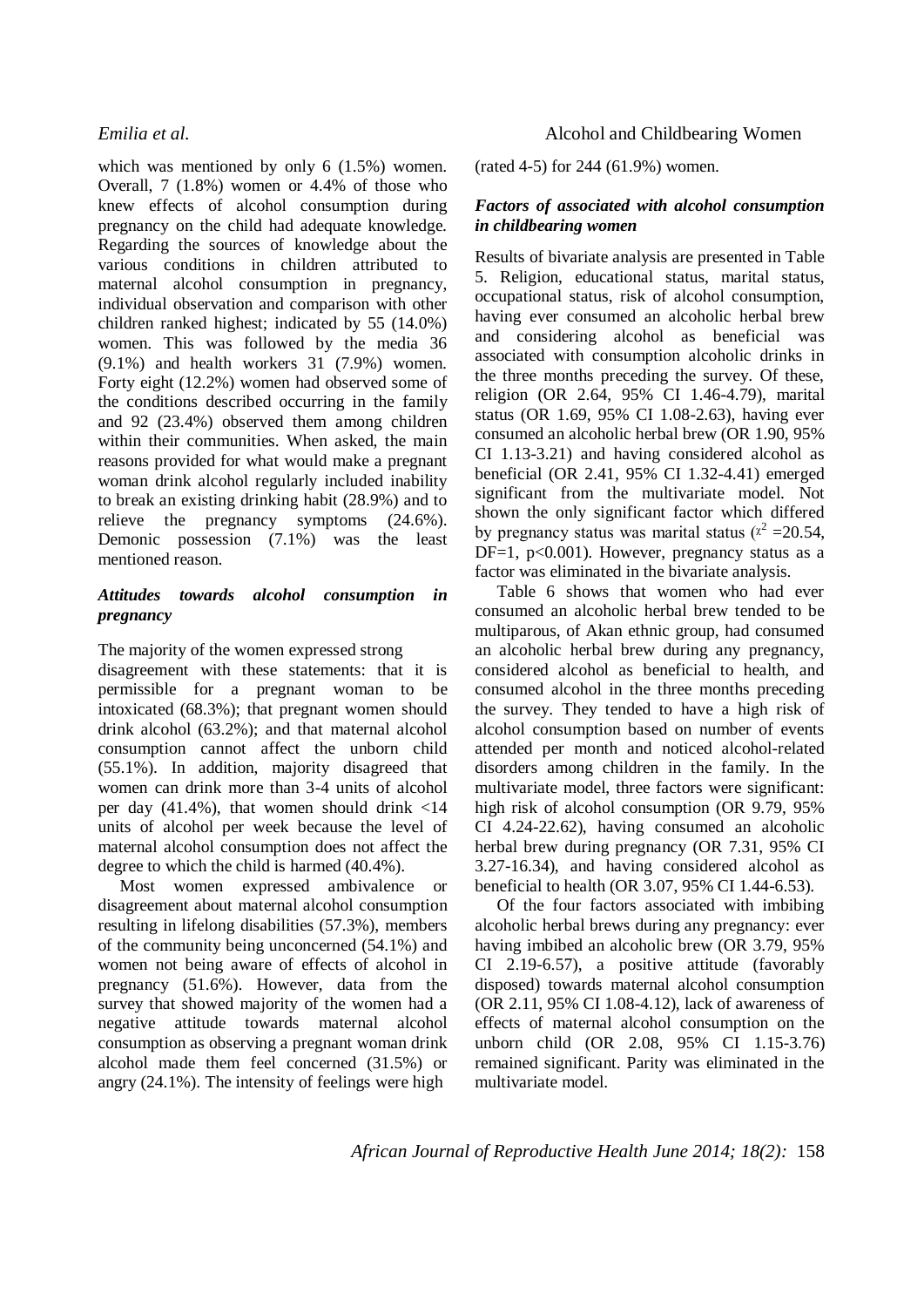## *Emilia et al.* Alcohol and Childbearing Women

**Table 5:** Predictors of alcohol consumption in the three months preceding the survey among women of childbearing age at National Referral Hospital in Accra, Ghana ( $n = 394$ )

| <b>Characteristics</b>                                                                                                                         | Number $(\% )$   |                       | <b>Unadjusted OR</b> | Adjusted OR †           |
|------------------------------------------------------------------------------------------------------------------------------------------------|------------------|-----------------------|----------------------|-------------------------|
| <b>Religion</b>                                                                                                                                | Consumed alcohol | Did not consume       | OR(95% CI)           | OR(95% CI)              |
|                                                                                                                                                | $(n = 148)$      | alcohol ( $n = 246$ ) |                      |                         |
| Moslem                                                                                                                                         | 19(12.8)         | 66(26.8)              | 1.0                  |                         |
| Others                                                                                                                                         | 129(87.2)        | 180(73.2)             | $2.49(1.43-4.35)$    | $2.64(1.46 - 4.79)^{8}$ |
| <b>Marital status</b>                                                                                                                          |                  |                       |                      |                         |
| Not in marital union                                                                                                                           | 83(56.1)         | 104(42.3)             | $1.74(1.16-2.63)$    | $1.69(1.08-2.63)^{S}$   |
| In marital union                                                                                                                               | 65(43.9)         | 142(57.7)             | 1.0                  |                         |
| <b>Educational status</b>                                                                                                                      |                  |                       |                      |                         |
| <secondary< td=""><td>82(55.4)</td><td>108(43.9)</td><td><math>1.59(1.05-2.39)</math></td><td><math>1.57(0.99 - 2.48)</math></td></secondary<> | 82(55.4)         | 108(43.9)             | $1.59(1.05-2.39)$    | $1.57(0.99 - 2.48)$     |
| $\geq$ Secondary                                                                                                                               | 66(44.6)         | 138(56.1)             | 1.0                  |                         |
| Occupation                                                                                                                                     |                  |                       |                      |                         |
| Non-formal                                                                                                                                     | 132(89.2)        | 200(81.3)             | $1.89(1.03-3.49)$    | $1.50(0.76-2.96)$       |
| employment                                                                                                                                     |                  |                       |                      |                         |
| Formal employment                                                                                                                              | 16(10.8)         | 46(18.7)              | 1.0                  |                         |
| <b>Risk of alcohol consumption</b>                                                                                                             |                  |                       |                      |                         |
| High risk                                                                                                                                      | 109(73.6)        | 154(62.6)             | $1.67(1.07-2.61)$    | $1.44(0.88-2.36)$       |
| Low risk                                                                                                                                       | 39(26.4)         | 92(37.4)              | 1.0                  |                         |
| Ever imbibed an alcoholic herbal brew                                                                                                          |                  |                       |                      |                         |
| Yes                                                                                                                                            | 52(35.1)         | 44(17.9)              | $2.49(1.56-3.98)$    | $1.90(1.13-3.21)^{S}$   |
| No                                                                                                                                             | 96(64.9)         | 202(82.1)             | 1.0                  |                         |
| Considered alcohol had a beneficial effect on health                                                                                           |                  |                       |                      |                         |
| Yes                                                                                                                                            | 35(23.6)         | 29(11.8)              | $2.32(1.35-3.99)$    | $2.41(1.32 - 4.41)^{S}$ |
| No                                                                                                                                             | 113(76.4)        | 217(88.2)             | 1.0                  |                         |

*\*Christians, African traditional religionists, atheists; \$ statistically significant at p<0.05; †Adjusted for all the independent variables indicated in the table*

**Table 6:** Predictors of ever drinking an alcoholic herbal brew among women of childbearing age at National Referral Hospital in Accra, Ghana ( $n = 297$ )

| <b>Characteristics</b>                                             | Number $(\% )$        |                                                                       | <b>Unadjusted OR</b> | <b>Adjusted OR †</b>     |  |
|--------------------------------------------------------------------|-----------------------|-----------------------------------------------------------------------|----------------------|--------------------------|--|
| <b>Ethnicity</b>                                                   | Had ever drank an     | Never drank an alcoholic                                              | OR(95% CI)           | OR(95% CI)               |  |
|                                                                    | alcoholic herbal brew | herbal brew ( $n = 201$ )                                             |                      |                          |  |
|                                                                    | $(n = 96)$            |                                                                       |                      |                          |  |
| Akan                                                               | 20(20.8)              | 64(31.8)                                                              | 1.0                  |                          |  |
| Others $*$                                                         | 76(79.2)              | 137(68.2)                                                             | $0.56(0.32-1.00)$    | $0.69(0.34-1.41)$        |  |
| <b>Parity</b>                                                      |                       |                                                                       |                      |                          |  |
| Nulliparous                                                        | 23(24.0)              | 84(41.8)                                                              | $0.44(0.25-0.76)$    | $0.99(0.50-1.96)$        |  |
| Multiparous                                                        | 73(76.0)              | 117(58.2)                                                             | 1.0                  |                          |  |
|                                                                    |                       | Alcohol consumption status based on the 3 months preceding the survey |                      |                          |  |
| Drank alcohol                                                      | 44(45.8)              | 139(69.2)                                                             | $2.65(1.61-4.37)$    | $1.21(0.59-2.49)$        |  |
| No alcohol                                                         | 52(54.2)              | 62(30.8)                                                              | 1.0                  |                          |  |
| <b>Quantity of alcohol intake</b>                                  |                       |                                                                       |                      |                          |  |
| Not at all                                                         | 20(20.8)              | 95(47.3)                                                              | 1.0                  |                          |  |
| $\geq$ 1 unit of alcohol                                           | 76(79.2)              | 106(52.7)                                                             | $3.41(1.94-5.99)$    | $1.94(0.88-4.29)$        |  |
| <b>Risk of alcohol consumption</b>                                 |                       |                                                                       |                      |                          |  |
| High risk                                                          | 87(90.6)              | 99(49.3)                                                              | $9.96(4.75 - 20.87)$ | $9.79(4.24 - 22.62)^{8}$ |  |
| Low risk                                                           | 9(9.4)                | 102(50.7)                                                             | 1.0                  |                          |  |
| Ever imbibed an alcoholic herbal brew while pregnant               |                       |                                                                       |                      |                          |  |
| Yes                                                                | 60(62.5)              | 180(89.6)                                                             | $5.14((2.79-9.49)$   | $7.31(3.27-16.34)^{S}$   |  |
| N <sub>0</sub>                                                     | 36(37.5)              | 21(10.4)                                                              | 1.0                  |                          |  |
| Considered alcohol had a beneficial effect on health               |                       |                                                                       |                      |                          |  |
| Yes                                                                | 66(68.8)              | 178(88.6)                                                             | $3.52(1.91-6.49)$    | $3.07(1.44 - 6.53)^{S}$  |  |
| N <sub>0</sub>                                                     | 30(31.2)              | 23(11.4)                                                              | 1.0                  |                          |  |
| Noticed alcohol-related disorders among children within the family |                       |                                                                       |                      |                          |  |
| Yes                                                                | 77(80.2)              | 184(91.5)                                                             | 1.0                  |                          |  |
| N <sub>0</sub>                                                     | 19(19.8)              | 17(8.5)                                                               | $2.67(1.32 - 5.41)$  | $2.07(0.88 - 4.87)$      |  |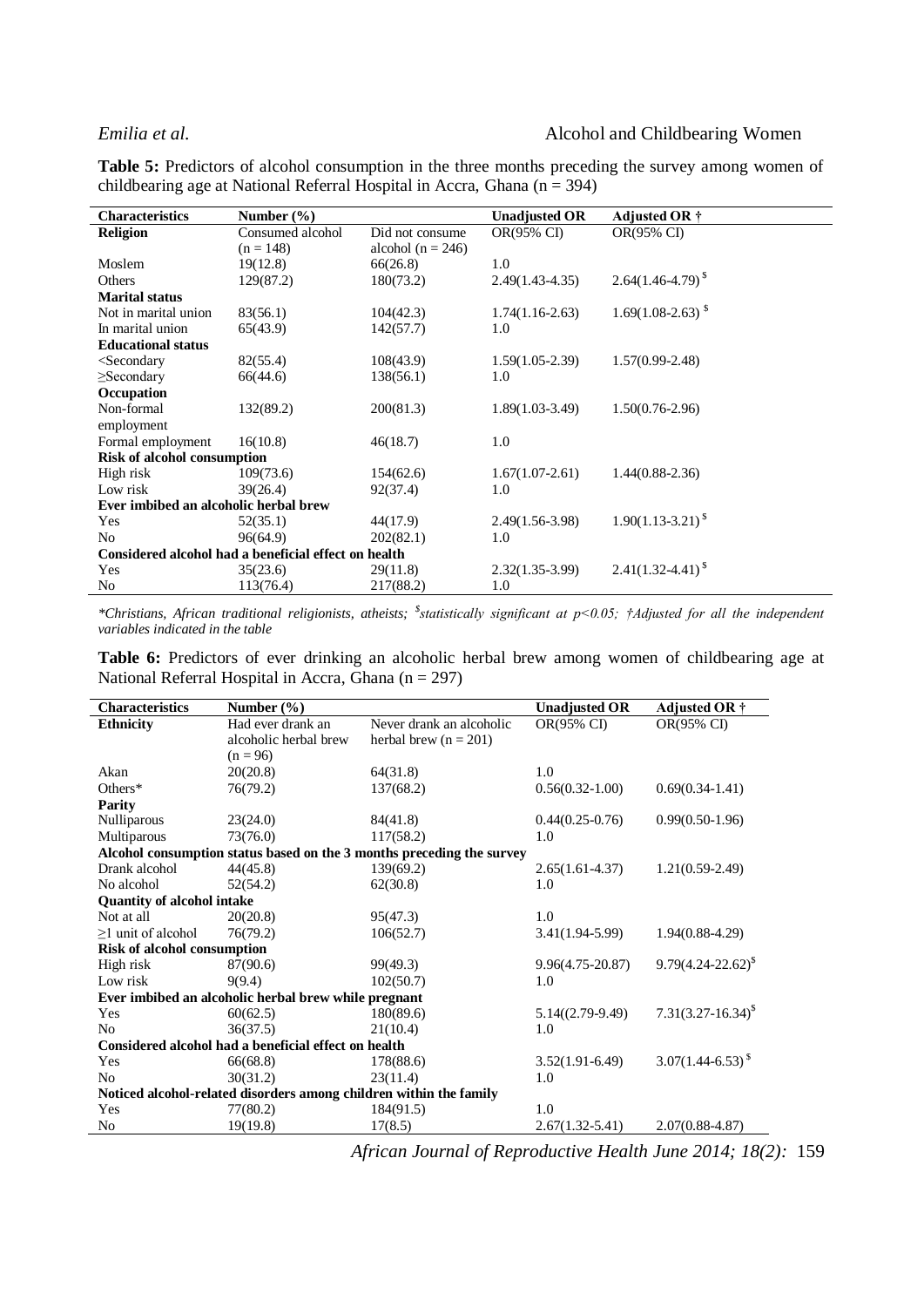*\*Others = Ga, Ewe, Northerner, Hausa, Non-Ghanaians; \*\*Based on number of events attended per month: ≥2 events were coded as high risk and <2 events were coded as low risk; \$ statistically significant at p<0.05; †Adjusted for all the independent variables indicated in the table.*

# **Discussion**

The correlates of alcohol consumption in childbearing women in this study provided both supporting evidence as well as differences when compared with previous literature. In the three months preceding the survey, 38% of women reported consuming some alcohol, often less than or equal to one standard bottle of beer or stout per week. A similar pattern was observed in the 2008 Ghana Demographic and Health Survey (GDHS) where 37% of women aged 15-49 years who consumed alcohol, did so once in the week preceding the survey<sup>4</sup>. Evidence from the Global School-based Student Health Survey, 2004, suggests that consumption of alcoholic drinks is high among younger females aged 13 -15 years in Ghana<sup>12</sup>. In the survey, Ghana ranked  $4<sup>th</sup>$  with 29.3% after Seychelles, Zambia and Namibia, among the 12 African member states for which data was available<sup>12</sup>. Alcohol consumption is known to be high in younger women<sup>1,10-12,16</sup>, and younger age is associated with alcohol consumption in pregnancy $6,10,17$ . However, the present survey shows different results. Age was not significantly associated with alcohol consumption in the previous 3 months ( $p = 0.835$ ) nor was it associated with the risk of alcohol consumption based on the number of events attended per month ( $p = 0.593$ ). The reason for the difference between the survey results and previous literature in relation to age is not clear and may need to be explored further.

Alcohol consumption is associated with a range of adverse outcomes in both pregnant and nonpregnant women. Inadvertent or intentional fetal exposure to maternal alcohol in early gestation results in the range of cognitive and structural/functional impairments that are dose dependent<sup>8</sup>. Alcohol consumption is a known risk factor for breast cancer and cardiovascular disorders, which are among the leading causes of mortality among women in low and middle income countries<sup>18</sup>. In these countries, 1% and 5% of deaths respectively in women of reproductive age have attributed to the harmful consumption of

alcohol<sup>18</sup>. Some cohort studies have revealed an approximately 30% increase in the risk of breast cancer among drinkers<sup>19</sup>. One study indicates that for every additional 10g per day, the risk rises by 7%<sup>19</sup>. Studies in sub-Saharan Africa have shown that alcohol consumption is a risk factor for poor cardiovascular outcomes and it is correlated with increased risk of glucose intolerance and diabetes mellitus<sup>20</sup>. Through risky behaviour such as unsafe sex, it also contributes to the burden of HIV/AIDS which is the leading cause of death among adult women in Africa and in women of reproductive age globally<sup>18</sup>. A study in Ghana showed that women who drank alcoholic beverages had a risk of developing sexual dysfunction that was twice that of those who did not drink<sup>21</sup>. A recent study in Burkina Faso showed that body odours of volunteers consuming beer enhanced mosquito activation and orientation, and therefore attractiveness of volunteers to mosquitoes which is a risk factor for malaria<sup>22</sup>. By a similar effect on odour, pregnant females are twice as attractive to Anopheles vectors as their non-pregnant  $counterparts<sup>22</sup>$ . This finding has implications for the females living in malaria endemic areas, particularly during pregnancy as the fetus may also be at risk.

Among the sociodemographic factors, religion was strongly predictive of alcohol consumption as well as marital status. Women who practiced other religions were over two and a half times more likely to have consumed alcoholic drinks compared to Moslems. This is hardly surprising because the Islamic faith is associated with high rates of alcohol abstention<sup>11</sup>. Women in other marital states (single, divorced, separated and widowed) were seventy per cent more likely to consume alcohol compared to married women. This contrasts with previous studies in Ghana. An earlier study in Bosomtwe district in Ghana reported the highest proportion of drinkers to be married<sup>5</sup> and a WHO National Survey on Global Ageing and Adult Health (SAGE) among persons aged 50 years and above in Ghana showed that currently married women had the highest prevalence of frequent heavy drinking based on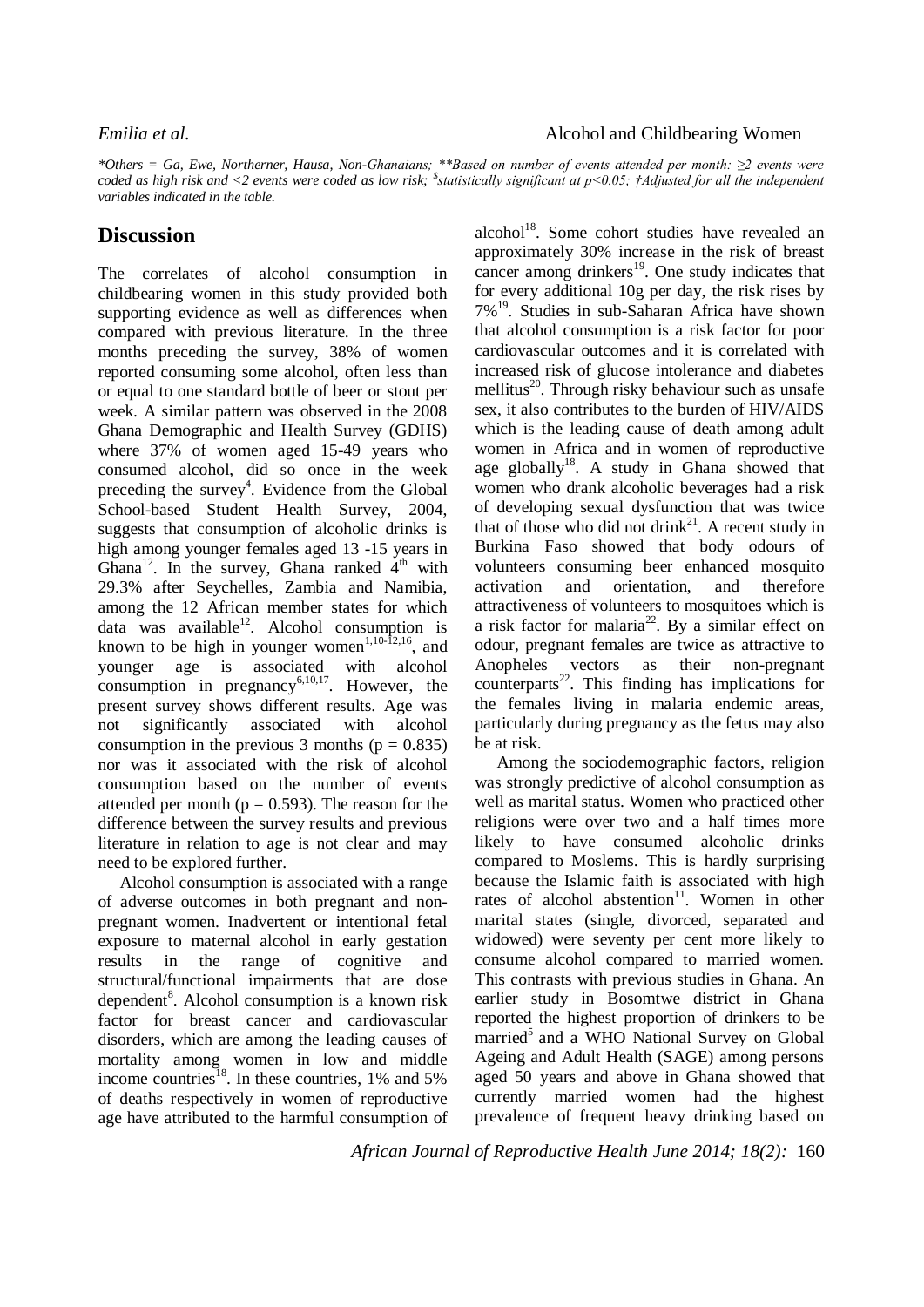marital status of the women surveyed<sup>23</sup>. However, other studies have reported higher drinking rates among single women $\frac{3,11,17}{2}$ . Those who considered that alcohol had a beneficial effect in our survey, were twice as likely to have consumed alcohol as those who considered otherwise. In this survey, 64 women considered alcohol had a beneficial effect; particularly that it protects the heart. Sixty four per cent of the women who considered alcohol had a beneficial effect were pregnant at the time of the survey. Although evidence from studies on light to moderate drinking has been inconclusive, it has been suggested that it offers a beneficial impact on morbidity and mortality for ischaemic heart disease and stroke<sup>12,24,25</sup>. However, this beneficial effect disappears with a minimum of one heavy drinking occasion per month $11,26$ .

Among the pregnant women, 92% (55% of all women) considered alcohol had harmful effects yet 20% of these women became pregnant soon (< 3 months) after consuming 'so much alcohol'. Furthermore the three heaviest drinkers (>20 units/week) were all pregnant at the time of the survey. The proportion of pregnant heavy drinkers at 1.3% exceeds 0.2% reported in an urban obstetric population in Ireland<sup>11</sup> but is lower than almost  $2\%$  reported in the United States<sup>27</sup>. This places the infants born to these women at a greater risk of FASD. A previous report from north Queensland suggests that FAS is predicted by maternal self report of alcohol use before and during pregnancy<sup>28</sup>. Although similar proportions of all women acknowledged that alcohol had harmful effects on the unborn child, 40%, and that an infant born to a woman who drank alcohol regularly differs from any other baby, 39%, only 1.8% had adequate knowledge of specific effects. For instance, less than 10% of respondents mentioned features consistent with FAS, attention deficit, behavioural problems, learning disabilities, mental retardation, delayed development and low intelligence quotient. Adequate knowledge was based on the ability to mention at least four effects of fetal alcohol exposure. The pattern was similar in Bosomtwe district in Ashanti Region where 78% of pregnant women knew alcohol had harmful effects but only 21% provided correct answers<sup>5</sup>. In a sample of 157 pregnant women in Mongoro municipality, Tanzania, 29% knew about the effects of alcohol on the unborn child<sup>29</sup>.

The use of alcoholic spirits in herbal brews as a remedy for various ailments appeared to be a source of alcohol consumption in childbearing Ghanaian women. The results of this study showed that nearly a quarter of the women had imbibed alcoholic herbal brews. Lack of awareness of the effects of maternal alcohol consumption on the unborn child was significantly associated with drinking alcoholic herbal brews during pregnancy. This was further reinforced by a favourable attitude towards maternal consumption of alcohol and ever having imbibed an alcoholic herbal brew. During pregnancy, consumption of alcoholic drinks in the first trimester and alcoholic herbal brews were similar, 19.3% and 18.8% respectively. In the index pregnancy, 15% of women had imbibed an alcoholic herbal brew. The value for alcohol consumption in the first trimester is lower than  $25.2\%$  reported in United States<sup>7</sup>. All values for alcohol consumption in any form are slightly lower than 21.4% reported in Sydney, Australia<sup>30</sup>, nearly 20% reported by the Institute of Medicine<sup>16</sup>, 20.4% reported in Bosomtwe, Ghana<sup>5</sup> and much lower than 33% reported in Sao Paolo, Brazil<sup>6</sup>. In Canada and Tanzania, relatively lower rates of 11% and 6.4% respectively were reported $2^{9,31}$ . Peadon and co-authors reported that lack of knowledge about the effects of alcohol use in pregnancy on the unborn child was associated with the intention to drink alcohol if pregnant<sup>1</sup>. In contrast, knowledge of specific differences found in infants with fetal alcohol exposure and effects of alcohol on an individual were not associated with alcohol consumption or drinking alcoholic herbal brews in the present study.

Women considered alcoholic herbal brews had some beneficial effects on health. A third of all women perceived imbibing alcoholic herbal brews to be beneficial especially for fevers, abdominal discomfort, gynaecological problems and as a haematinic. A similar array of conditions for which herbal preparations were thought be effective were reported by Oreagba and others $^{32}$ . Herbal preparations either in crude or refined forms are used by 65% to 80% of the global population as their primary form of health care $32,33$ .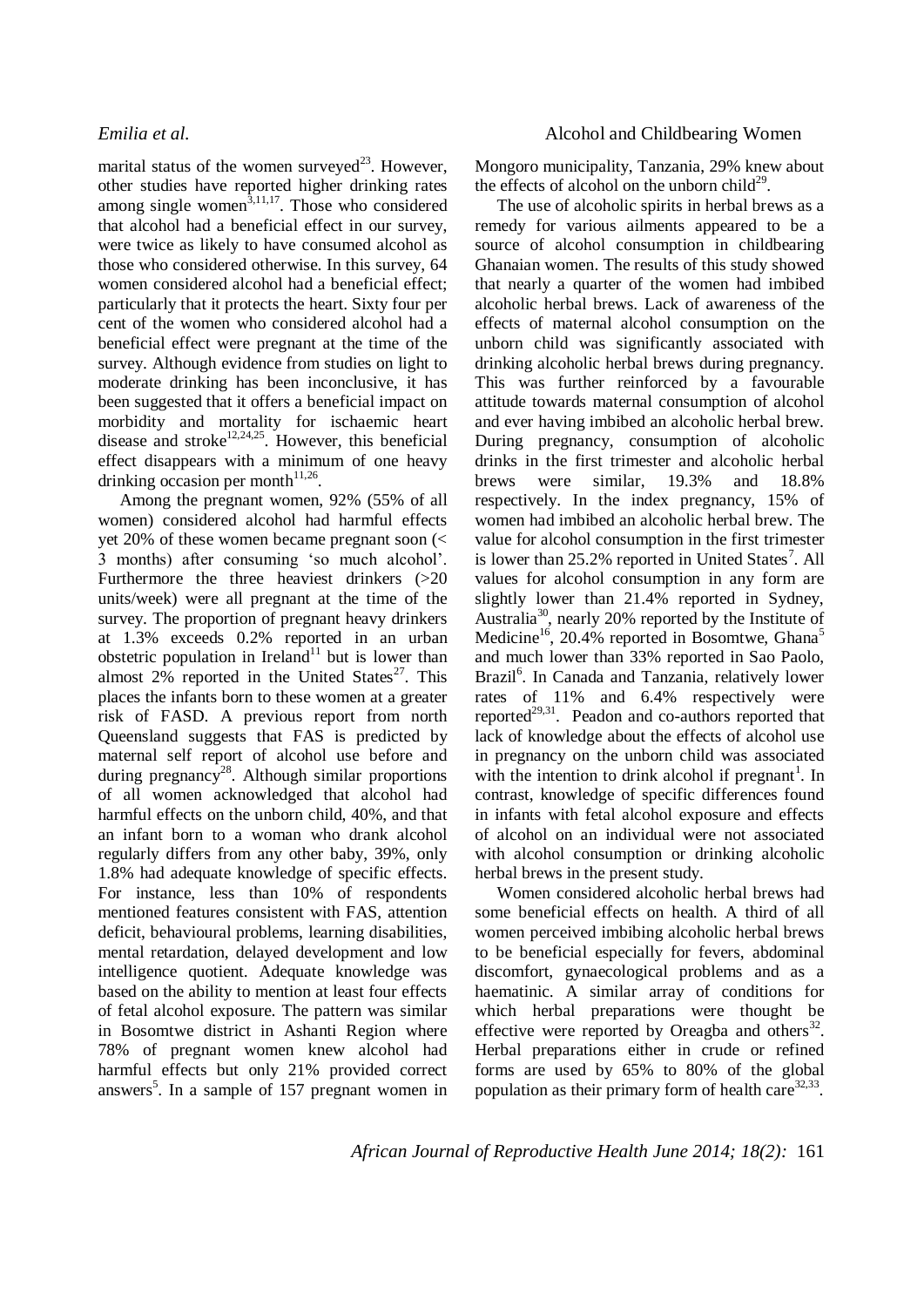The prevalence of herbal medicine use during pregnancy ranges from 7% to 55% depending on sociocultural characteristics and ethnicity $34$ . Our survey results showed that a quarter of the pregnant women had imbibed alcoholic herbal preparations in the current pregnancy. In Ghana, herbalists and traditional birth attendants offer herbal preparations taken by childbearing women in order to enhance their wellbeing and that of the baby, prevent complications and treat a variety of conditions, especially fever<sup>35</sup>. Women may take herbal preparations because this is traditionally required and some believe herbal preparations offer spiritual protection and ensure a safe birth<sup>35</sup>. More than 10% of pregnant women reported the use of herbal medicinal products in Finland, Australia and United States compared to 46% and 68% reported in Nigeria<sup>33,36</sup>. In developing countries, some alcoholic herbal preparations are advertised on radio, television, in commercial vehicles and at lorry parks as "wonder drugs" with a broad range of therapeutic claims. Convinced consumers may perceive herbal preparations as better alternatives to orthodox drugs prescribed by physicians but it has been suggested that for nearly 60% of natural herbal products the safety in pregnancy is unknown<sup>35</sup>. Pregnant women are at risk of inadvertently taking alcohol as most of these preparations are alcohol based. Herbal medicinal products may contain significant levels of pure alcohol as a result of its use as an extraction solvent in liquid extracts and tinctures or when added as diluents to liquid herbal preparations<sup>36</sup>. The use of pure alcohol is necessary for extraction of some constituents that are important for efficacy<sup>36</sup>. The harm to the fetus will depend on the timing of alcohol exposure and stage of organogenesis, which makes the period of early gestation critical<sup>34</sup>.

More than half of the women drank mainly at events especially weddings, naming ceremonies and funerals. Attendance at social events was used to determine risk of alcohol consumption in this study because of the anecdotal observation that majority of women may not necessarily drink alcohol on their own. Women who had a high risk of alcohol consumption were nearly ten times more likely to imbibe alcohol alcoholic herbal brews. It is possible that women who drank

# *Emilia et al.* Alcohol and Childbearing Women

alcohol at social events more often, found it easy to imbibe alcoholic spirits used in these brews. Drinking alcoholic beverages and alcoholic herbal brews are associated but the temporal sequence was not determined in the present study. Some women perceived that alcoholic beverages were beneficial to health including a palliative option for physical discomforts in early pregnancy. This was suggested by major reasons proffered by respondents as to why a pregnant woman may drink alcohol: inability to break an existing habit (29%), relieving pregnancy symptoms (25%), family problems (18%) and stress at work (12%). A small proportion of women suggested that alcoholic herbal brews could serve as an abortifacient. Drinking an alcoholic brew during pregnancy was nearly four times more common among women who had ever taken an alcoholic herbal brew. This may reflect a similar observation that alcohol use before pregnancy is a risk factor for alcohol use during pregnancy<sup>7,16</sup>.

Alcohol-related disorders among children in the family and within the community observed by less than a quarter of the women have important implications. Women who observed these disorders in the family were tended to be less likely to have ever consumed an alcoholic herbal preparation but this was confounded by other factors. Evidence suggests that the effects of prenatal alcohol exposure are dose-related $8,26$ . Heavy drinking (over 48-60 grams of ethanol/day or 6 units/day) may cause FAS in 4-6% of infants borne by these mothers<sup>7</sup>. The syndrome is characterized by an array of features including prenatal and postnatal growth deficiency, short stature, developmental delay, fine motor dysfunction, microcephaly and facial  $d$ ysmorphism<sup>7,8,38</sup>. The observation of alcoholrelated disorders may be an indication of high risk drinking patterns within the family. A seven fold increased risk of FAS has been reported among African Americans compared to Caucasians suggesting genetic susceptibility to fetal alcohol exposure<sup>8</sup>. Furthermore following the birth of a single child with FAS, the risk of another child being affected increases 800 times for subsequent pregnancies<sup>38</sup>. Evidence from a study in Atlanta, United States suggests that women who give birth to children with FAS have a higher risk of early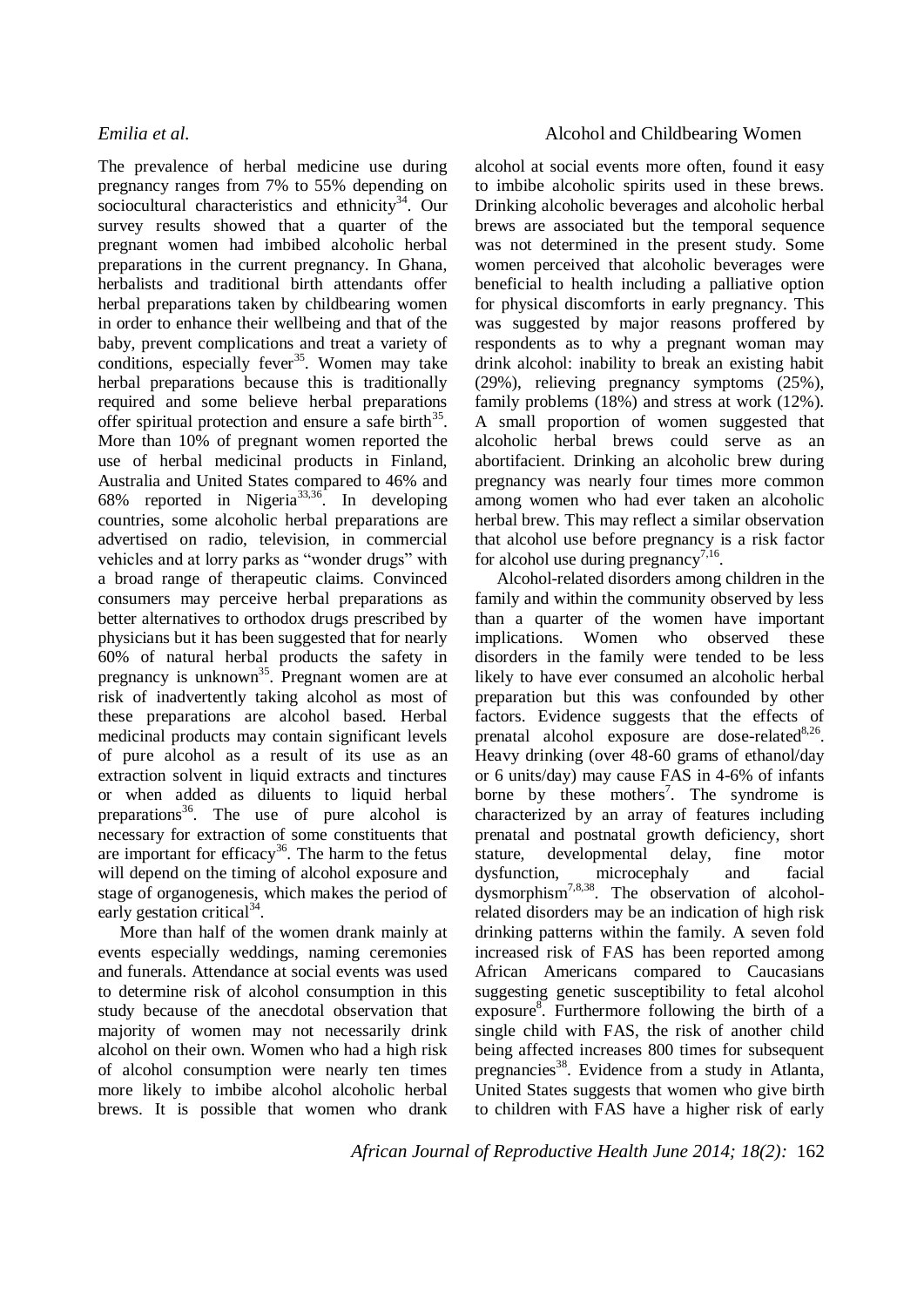mortality, irrespective of whether or not alcohol consumption continued during pregnancy<sup>39</sup>. In the study, maternal (mother's own mother) alcohol use correlated significantly with mortality. This underscores the importance of alcohol screening and preventive education be offered as part of a pre-conception and prenatal package to all women. Preconception counseling has been shown to reduce alcohol use during the first three months of pregnancy<sup>40</sup>. Schools and other family and community agents of instruction should target adolescent girls early, possibly before a habit is established.

The present study has the limitation of recall bias based on retrospective reports of the women and social bias based on the general impression that drinking is unacceptable for women since the study was facility based. However, alcohol consumption was considered over three months which allowed for the possibility of recognizing patterns that may not be correctly identified using the 7-day in interval reported in most studies. In this sense, it was considered the strength of the study. It was also not possible to make causeeffect conclusions and to generalize the findings to all women in Ghana because of the study design. The findings may be considered preliminary impressions about alcohol use in childbearing women and an addition to the existing body of literature that highlights problems for further research.

# **Conclusion**

Inadequate knowledge of the risks of alcohol consumption in pregnancy by these vulnerable women is a health promotion policy measure worth considering by the Family and Reproductive Health Unit of the Ghana Health Service. Given the known harmful effects of fetal alcohol exposure, the difficulties in defining a minimum dose that will affect the embryo and the exact dose response relationship, concerted efforts are required to limit alcohol consumption in young adults before and during pregnancy. As the availability of alcoholic herbal brews is a risk factor associated with maternal alcohol consumption and is rife in African communities, information, education and communication about the potential harm of local unregulated

# *Emilia et al.* Alcohol and Childbearing Women

preparations should be intensified through community channels and gatekeepers, educational institutions, women's groups, churches, community based health planning services, health centres and media. Regulatory boards can forge partnerships with community volunteers to identify sellers of alcoholic herbal brews for awareness creation, reformulation, efficacy and safety testing of products. Terminating illicit channels and substituting these with alternative sources of livelihood is an ultimate goal. Advertisements promoting alcohol should be regulated in the light of overall evidence and country specific reports. Education of adolescent girls (in and out of school), and pregnant women during antenatal clinic visits to promote awareness about the potential harm of alcohol consumption is essential. Hopefully this will set the stage for the adoption of healthy lifestyles and preserve our future generations from unnecessary alcoholrelated harm.

# **Acknowledgement**

The authors are grateful to the management and staff of the Department of Obstetrics and Gynecology Outpatient Department of the Korle Bu Teaching Hospital for their support. We thank all the women who by their participation made this study possible. No funding was received for the study.

# *Conflict of Interest*

The authors declare there is no conflict of interest.

# **Contribution of Authors**

GA collected data and conducted preliminary analysis. EU and AY were responsible for the methods and final analysis of data. GA and AY contributed to the draft manuscript. EU wrote the paper. All authors reviewed and approved the manuscript.

# **References**

1. Peadon E, Payne J, Henley N, D'Antoine H, Bartu H, O'Leary C, Bower C, Elliot EJ. Attitudes and behaviour predict women's intention to drink alcohol during pregnancy: the challenge for health professionals. *BMC Public Health* 2011; 11:584.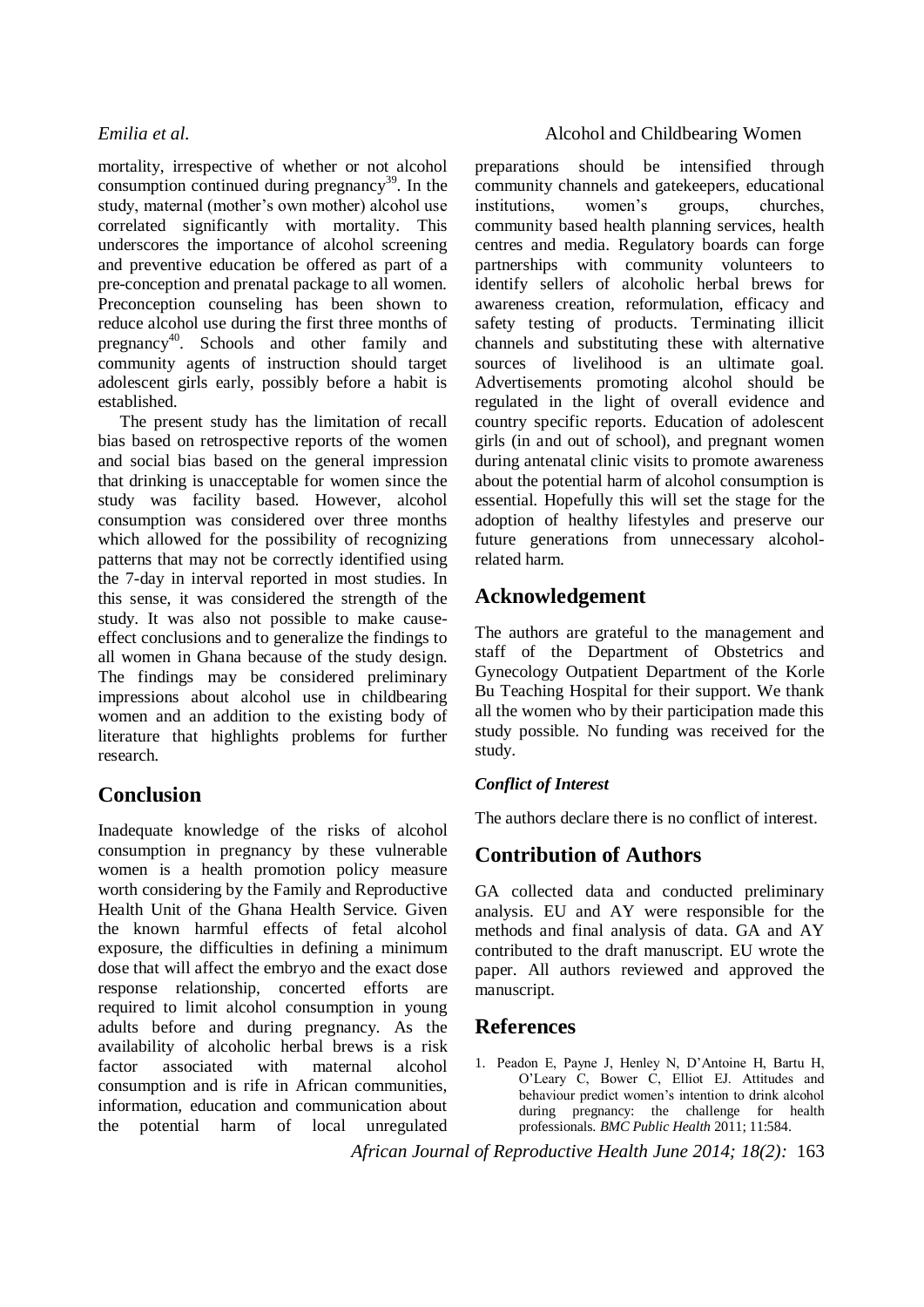- 2. McDermott R, Campbell S, Ming L, McCulloch B. The health and nutrition of young indigenous women in north Queensland – intergenerational implications of poor food quality, obesity, diabetes, tobacco smoking and alcohol use. *Public Health Nutrition* 2009; 12 (11): 2143-2149.
- 3. Martinez P, Rᴓislien J, Naidoo N, Clausen T. Alcohol abstinence and drinking among African women: data from the World Health Surveys. *BMC Public Health* 2011; 11: 160.
- 4. Ghana Statistical Service (GSS), Ghana Health Service (GHS), and ICF Macro. Ghana Demographic and Health Survey 2008. Accra, Ghana: GSS, GHS, and ICF Macro 2009; pp.
- 5. Adusi-Poku Y, Edusei AK, Bonney AA, Tagbor H, Nakua E, Otupiri E. Pregnant Women and Alcohol Use in Bosomtwe District of the Asanti Region-Ghana. *African Journal of Reproductive Health* 2012; 16  $(1):$ 55-60.
- 6. Mesquita MDA. The effect of alcohol in newborns. e*instein* 2010; 8(3 Pt. 1): 368 -375.
- 7. Ethen MK, Ramadhani TA, Scheuerle AE, Canfield MA, Wyszynski DF, Druschel CM, Romitti PA, National Birth Defects Study. Alcohol Consumption by Women Before and During Pregnancy. *Matern Child Health J* 2009; 13:274 – 285.
- 8. Ornoy A, Ergaz Z. Alcohol abuse in pregnant women: effects on the fetus and newborn, mode of action and maternal treatment. *Int J Environ Res Public Health* 2010; 7(2): 364 – 379.
- 9. Fillmore MT, Jude R. Defining "binge" drinking as five drinks per occasion or drinking to a .08% BAC: which is more sensitive to risk? *Am J Addict*. 2011; 20 (5):  $468 - 475$
- 10. Peltzer K, Davids A, Njuho P. Alcohol Use and Problem drinking in South Africa: findings from a national population-based survey. *Afr J Psychiatry* 2011; 14: 30 -37.
- 11. Mullally A, Cleary BJ, Barry J, Fahey TP, Murphy DJ. Prevalence, predictors and perinatal outcomes of periconceptional alcohol exposure – retrospective cohort study in an urban obstetric population in Ireland. *BMC Pregnancy and Childbirth* 2011; 11:27.
- 12. World Health Organization (WHO). Global status report on alcohol and health. Geneva, Switzerland: WHO, 2011 pp. 4-31.
- 13. Korle Bu Teaching Hospital (KBTH). KBTH Annual Report 2010. Accra, Ghana.
- 14. Lwanga S, Lemeshow S. Sample size determination in health studies: a practical manual. Geneva, World Health Organization 1991: 23-41.
- 15. Hart CL, Smith GD, Upton MN, Watt GCM. Alcohol Consumption Behaviours and Social Mobility in Men and Women of the Midspan Family Study. *Alcohol and Alcoholism* 2009; 44 (3): 332 – 336.
- 16. Leonardson GR, Loudenburg R, Struck J. Factors predictive of alcohol use during pregnancy in three rural states. *Behavioural and Brain Functions* 2007; 3:8.

### *Emilia et al.* Alcohol and Childbearing Women

- 17. O'Connor MJ, Tomlinson M, LeRoux IM, Stewart J, Greco E, Rotheram-Borus MJ. Predictors of Alcohol Use Prior to Pregnancy Recognition among Township Women in Cape Town, South Africa. *Soc Sci Med.*  $2011$ ;  $72(1)$ :  $83 - 90$ .
- 18. World Health Organization (WHO). Women and health: today's evidence tomorrow's agenda. Geneva, Switzerland: WHO, 2009: 40 – 51.
- 19. Washbrook E. Risk factors and epidemiology of breast cancer. *Women's Health Medicine* 2006; 3:1
- 20. BeLue R, Okoror TA, Iwelunmor J, Taylor KD, Degboe AN, Agyemang C, Ogedegbe G. An overview of cardiovascular risk factor burden in sub-Saharan African countries: a socio-cultural perspective. *Globalization and Health* 2009; 5:10.
- 21. Amidu N, Owiredu WKBA, Addai-Mensah O, Quaye L, Alhassan A, Tagoe EA. Incidence of sexual dysfunction: a prospective survey in Ghanaian females. *Reproductive Biology and Endocrinology* 2010; 8:106.
- 22. Lefѐvre T, Gouagna L-C, Dabire KR, Elguero E, Fonteille D, Renaud F, Constantini C, Thomas F. Beer Consumption increases Human Attractiveness to Malaria Mosquitoes. *PLoS One* 2010; 5(3):e9546.
- 23. Ghana National Draft Report on World Health Organization's Study on Ageing and Adult Health (SAGE) in Ghana, 2011.
- 24. Room R, Babor T, Rehm J. Alcohol and public health. *The Lancet* 2005; 365: 519 – 530.
- 25. Berg JP, Lynch ME, Coles CD. Increased mortality among women who drank alcohol during pregnancy. *Alcohol* 2008; 42: 603 -610.
- 26. Roerecke M, Rehm J. Ischaemic heart disease mortality and morbidity rates in former drinkers: a metaanalysis. *American Journal of Epidemiology* 14 December, 2010 [online] doi: 10.1093/aek/kwq364.
- 27. Centre for Disease Control and Prevention (CDC), Tsai J, Floyd RL. Alcohol Consumption among Women Who Are Pregnant or Who Might Become Pregnant – United States, 2002. *MMWR. Morbidity and Mortality Weekly Report* 2004; 53(50): 1178 – 1181.
- 28. Coyne K, De Costa C, Heazlewood R, Newman H. Pregnancy characteristics of women giving birth to children with fetal alcohol syndrome in Far North Queensland. *Aust N Z J Obstet Gynecol* 2008; 48: 240  $-247.$
- 29. Mosha TCE, Philemon N. Factors Influencing Pregnancy Outcomes in Morogoro Municipality, Tanzania. *Tanzania Journal of Health Research* 2010; 12(4):  $249 - 260.$
- 30. Lain SJ, Ford JB, Hadfield RM, Roberts CL. A prevalence survey of everyday activities in pregnancy. *BMC Pregnancy and Childbirth* 2010; 10:41.
- 31. Walker MJ, Al-Sahab B, Islam F, Tamim H. The epidemiology of alcohol utilization during pregnancy: an analysis of the Canadian Maternity Experiences Survey (MES). *BMC Pregnancy and Childbirth* 2011; 11:52.
- 32. Oreagba IA, Oshikoya KA, Amachree M. Herbal